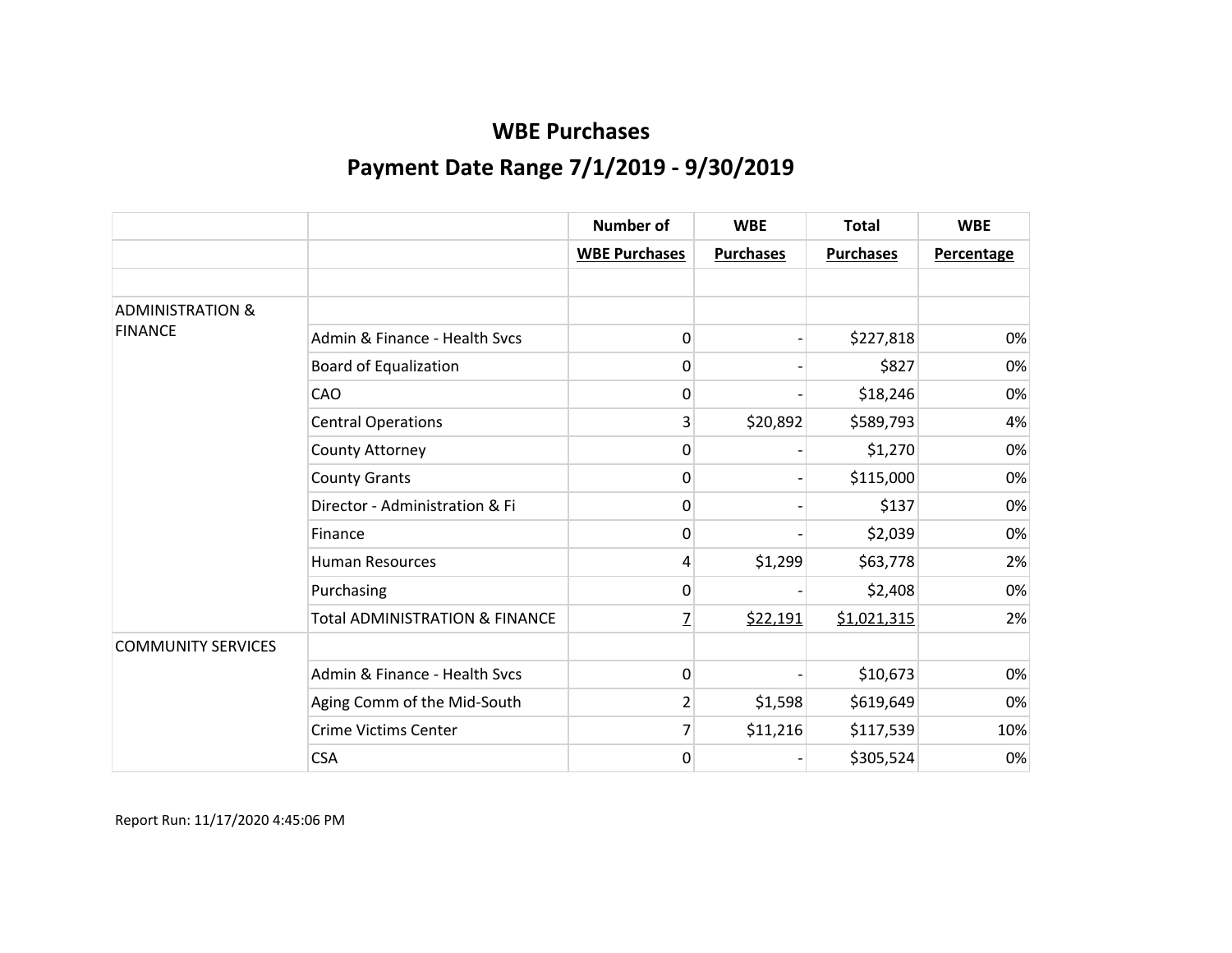| <b>COMMUNITY SERVICES</b> | <b>Director Community Services</b>   | 0              |          | \$62,312     | 0%  |
|---------------------------|--------------------------------------|----------------|----------|--------------|-----|
|                           | <b>Pretrial Services</b>             | 0              |          | \$190,133    | 0%  |
|                           | <b>Total COMMUNITY SERVICES</b>      | $\overline{6}$ | \$12,813 | \$1,305,830  | 1%  |
| <b>CORRECTIONS</b>        |                                      |                |          |              |     |
|                           | <b>Correction Center Facility</b>    | 0              |          | \$9,803      | 0%  |
|                           | <b>Corrections Administration</b>    | 6              | \$6,062  | \$3,005,601  | 0%  |
|                           | <b>Total CORRECTIONS</b>             | <u>6</u>       | \$6,062  | \$3,015,404  | 0%  |
| <b>EMPLOYEE BENEFITS</b>  |                                      |                |          |              |     |
|                           | <b>Employee Health Insurance</b>     | 0              |          | \$108,109    | 0%  |
|                           | <b>Total EMPLOYEE BENEFITS</b>       | $\overline{0}$ |          | \$108,109    | 0%  |
| <b>HEALTH SERVICES</b>    |                                      |                |          |              |     |
|                           | Admin & Finance - Health Svcs        | 0              |          | \$19,537     | 0%  |
|                           | <b>Community Health</b>              | 3              | \$11,415 | \$180,545    | 6%  |
|                           | <b>Environmental Health Services</b> | 0              |          | \$19,184     | 0%  |
|                           | <b>Forensic Services</b>             | 0              |          | \$655,762    | 0%  |
|                           | Health Planning & Promotion          | 6              | \$4,960  | \$30,909     | 16% |
|                           | <b>Inmate Medical Care</b>           | 0              |          | \$7,633,688  | 0%  |
|                           | <b>Public Health Safety</b>          | 0              |          | \$122,401    | 0%  |
|                           | Ryan White                           | 0              |          | \$2,954,682  | 0%  |
|                           | <b>Total HEALTH SERVICES</b>         | $\overline{a}$ | \$16,375 | \$11,616,707 | 0%  |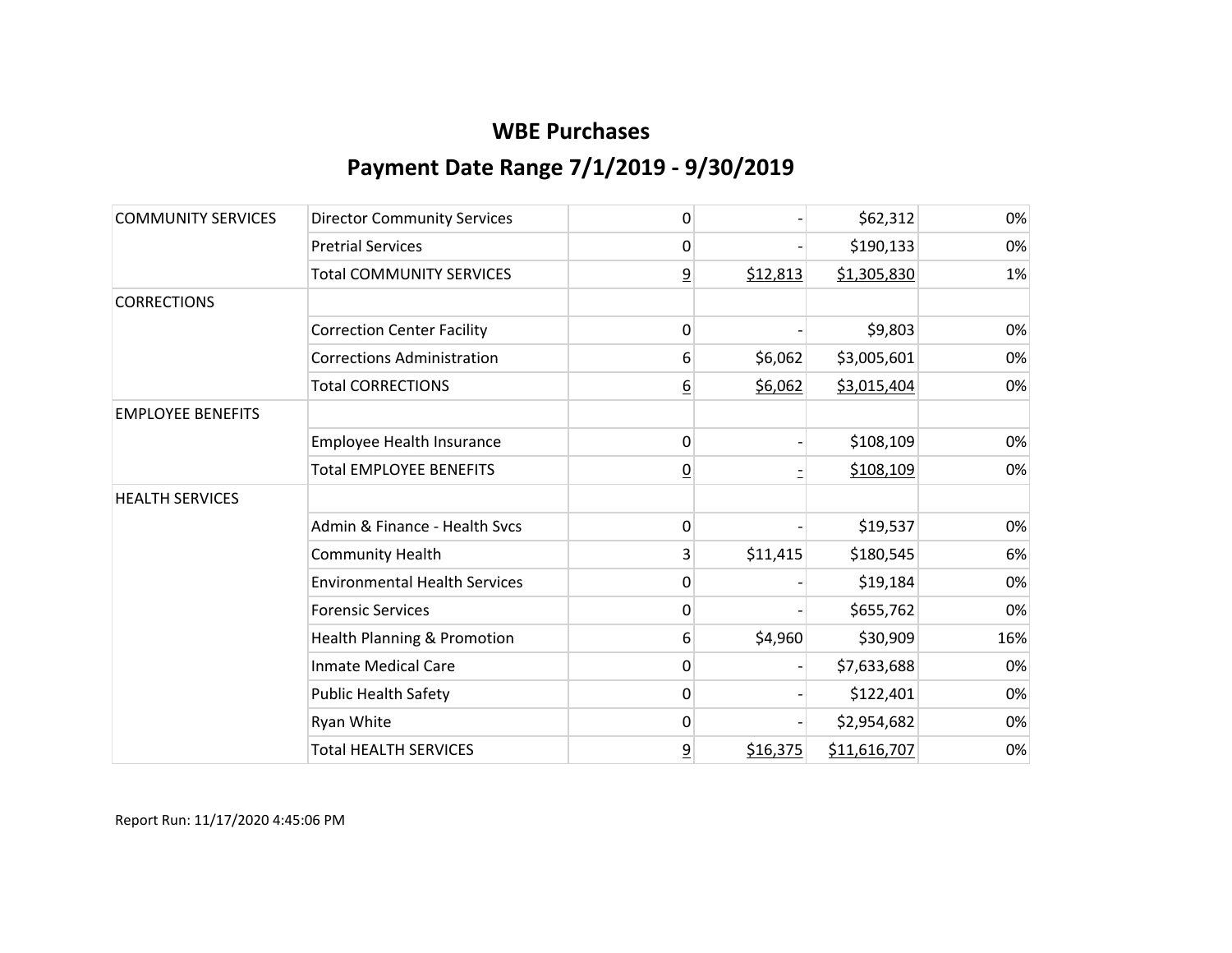| <b>INFORMATION</b>        |                                                       |                |          |             |     |
|---------------------------|-------------------------------------------------------|----------------|----------|-------------|-----|
| <b>TECHNOLOGY SERVICE</b> | <b>Chief Information Officer</b>                      | 0              |          | \$273,900   | 0%  |
|                           | <b>IT Internal Services</b>                           | 2              | \$1,143  | \$705,791   | 0%  |
|                           | <b>IT Operations</b>                                  | 0              |          | \$1,062,969 | 0%  |
|                           | <b>Total INFORMATION TECHNOLOGY</b><br><b>SERVICE</b> | $\overline{2}$ | \$1,143  | \$2,042,660 | 0%  |
| <b>JAIL DIVISION</b>      |                                                       |                |          |             |     |
|                           | Jail Administration                                   | 0              |          | \$69,441    | 0%  |
|                           | Jail Programs                                         | 2              | \$9,600  | \$411,943   | 2%  |
|                           | Jail Security                                         | $\overline{2}$ | \$4,722  | \$299,559   | 2%  |
|                           | <b>Total JAIL DIVISION</b>                            | <u>4</u>       | \$14,322 | \$780,943   | 2%  |
| <b>JUDICIAL</b>           |                                                       |                |          |             |     |
|                           | <b>Attorney General</b>                               | 0              |          | \$17,982    | 0%  |
|                           | <b>Chancery Court</b>                                 | 0              |          | \$4,555     | 0%  |
|                           | <b>Circuit Court</b>                                  | 0              |          | \$7,876     | 0%  |
|                           | <b>Criminal Court</b>                                 | $\mathbf{1}$   | \$3,450  | \$24,186    | 14% |
|                           | Divorce Referee                                       | 0              |          | \$678       | 0%  |
|                           | <b>General Sessions Court</b>                         | 8              | \$36,826 | \$286,286   | 13% |
|                           | Juvenile Court Clerk                                  | 0              |          | \$6,745     | 0%  |
|                           | Juvenile Court Judge                                  | $\overline{2}$ | \$22,171 | \$223,895   | 10% |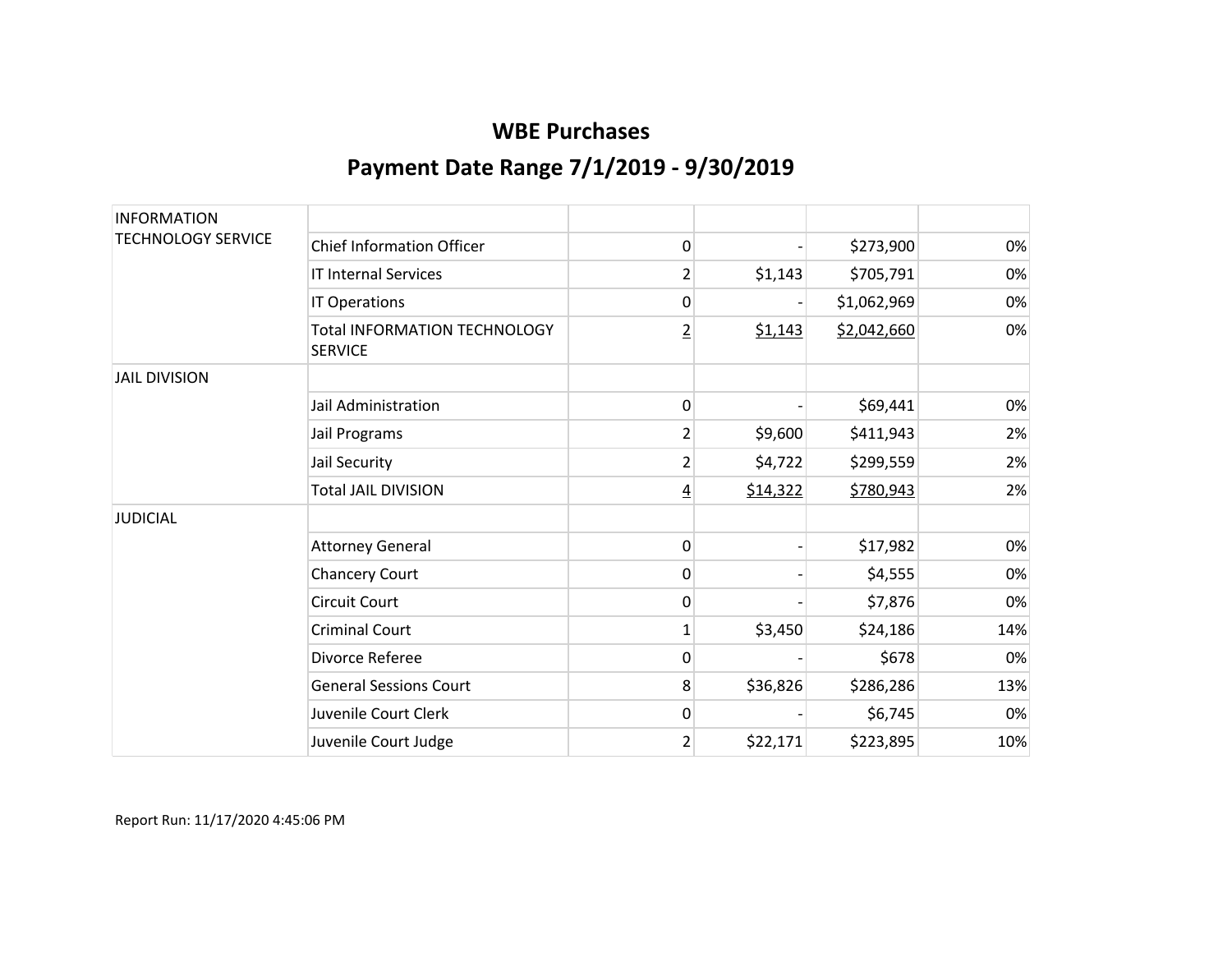| <b>JUDICIAL</b>         | <b>Probate Court</b>                                  | 0               |           | \$2,196   | 0%  |
|-------------------------|-------------------------------------------------------|-----------------|-----------|-----------|-----|
|                         | <b>Public Defender</b>                                | 0               |           | \$45,916  | 0%  |
|                         | <b>Total JUDICIAL</b>                                 | 11              | \$62,447  | \$620,316 | 10% |
| LAW ENFORCEMENT         |                                                       |                 |           |           |     |
|                         | <b>Chief Deputy</b>                                   | 0               |           | \$5,134   | 0%  |
|                         | Courts                                                | $\overline{2}$  | \$167,536 | \$188,782 | 89% |
|                         | <b>Detectives</b>                                     | 0               |           | \$10,809  | 0%  |
|                         | Fugitive                                              | 0               |           | \$18,686  | 0%  |
|                         | <b>Special Operations</b>                             | 4               | \$4,334   | \$73,157  | 6%  |
|                         | <b>Training</b>                                       | $\overline{2}$  | \$333     | \$98,724  | 0%  |
|                         | <b>Uniform Patrol</b>                                 | 0               |           | \$7,706   | 0%  |
|                         | <b>Total LAW ENFORCEMENT</b>                          | 8               | \$172,203 | \$402,996 | 43% |
| <b>MISCELLANEOUS</b>    |                                                       |                 |           |           |     |
| <b>INTERNAL SERVICE</b> | Admin & Finance - Health Svcs                         | 0               |           | \$3,833   | 0%  |
|                         | <b>Total MISCELLANEOUS INTERNAL</b><br><b>SERVICE</b> | $\underline{0}$ |           | \$3,833   | 0%  |
| OTHER ELECTED OFFICIALS |                                                       |                 |           |           |     |
|                         | Assessor                                              | 0               |           | \$34,490  | 0%  |
|                         | <b>County Clerk</b>                                   | 0               |           | \$40,354  | 0%  |
|                         | <b>Election Commission</b>                            | 0               |           | \$26,692  | 0%  |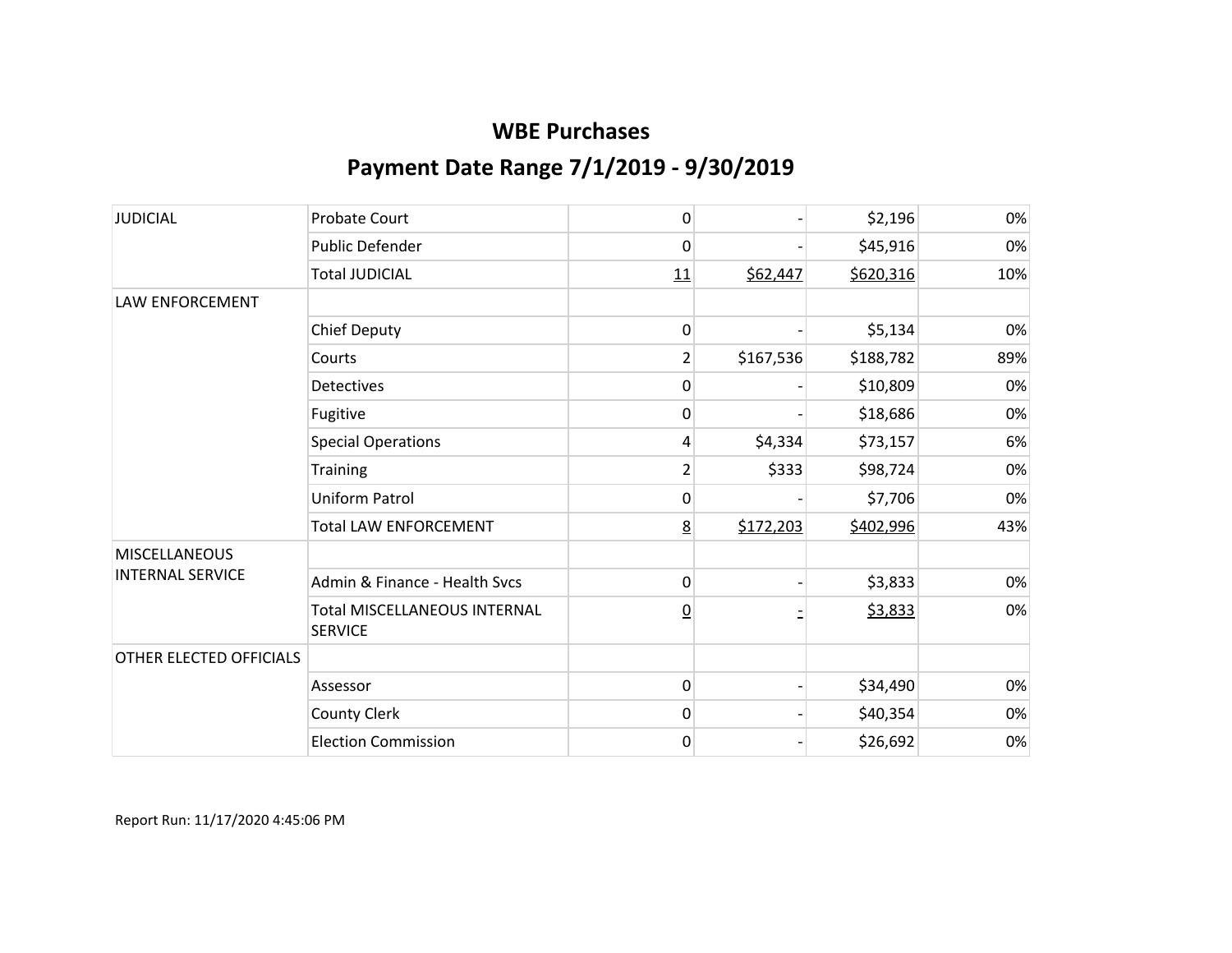|                       | OTHER ELECTED OFFICIALS Equal Opportunity Compliance | 3        | \$1,884 | \$3,132     | 60% |
|-----------------------|------------------------------------------------------|----------|---------|-------------|-----|
|                       | Legislative Operations                               | 0        |         | \$102,788   | 0%  |
|                       | Register                                             | 0        |         | \$12,058    | 0%  |
|                       | Trustee                                              | 0        |         | \$246,049   | 0%  |
|                       | <b>Total OTHER ELECTED OFFICIALS</b>                 | 3        | \$1,884 | \$465,563   | 0%  |
| <b>Other Offices</b>  |                                                      |          |         |             |     |
|                       | Director & Staff-Public Works                        | 0        |         |             | 0%  |
|                       | Jail Administration                                  | 0        |         | \$1,009,811 | 0%  |
|                       | Jail Programs                                        | 0        |         | \$727,193   | 0%  |
|                       | Juvenile Court Judge                                 | 0        |         | \$860,238   | 0%  |
|                       | Parks and Grounds Maintenance                        | 0        |         | \$80,492    | 0%  |
|                       | Roads & Bridges                                      | 0        |         | \$2,080,641 | 0%  |
|                       | <b>Support Services</b>                              | 1        | \$7,830 | \$4,249,593 | 0%  |
|                       | <b>Total Other Offices</b>                           | <u>1</u> | \$7,830 | \$9,007,967 | 0%  |
| <b>PLANNING &amp;</b> |                                                      |          |         |             |     |
| DEVELOPMENT           | Admin & Finance - Health Svcs                        | 0        |         | \$409       | 0%  |
|                       | <b>Codes Enforcement</b>                             | 0        |         | \$289,845   | 0%  |
|                       | Director - Planning & Developm                       | 0        |         | \$5,208     | 0%  |
|                       | Housing                                              | 0        |         | \$384,260   | 0%  |
|                       | <b>Regional Services</b>                             | 0        |         | \$45,957    | 0%  |